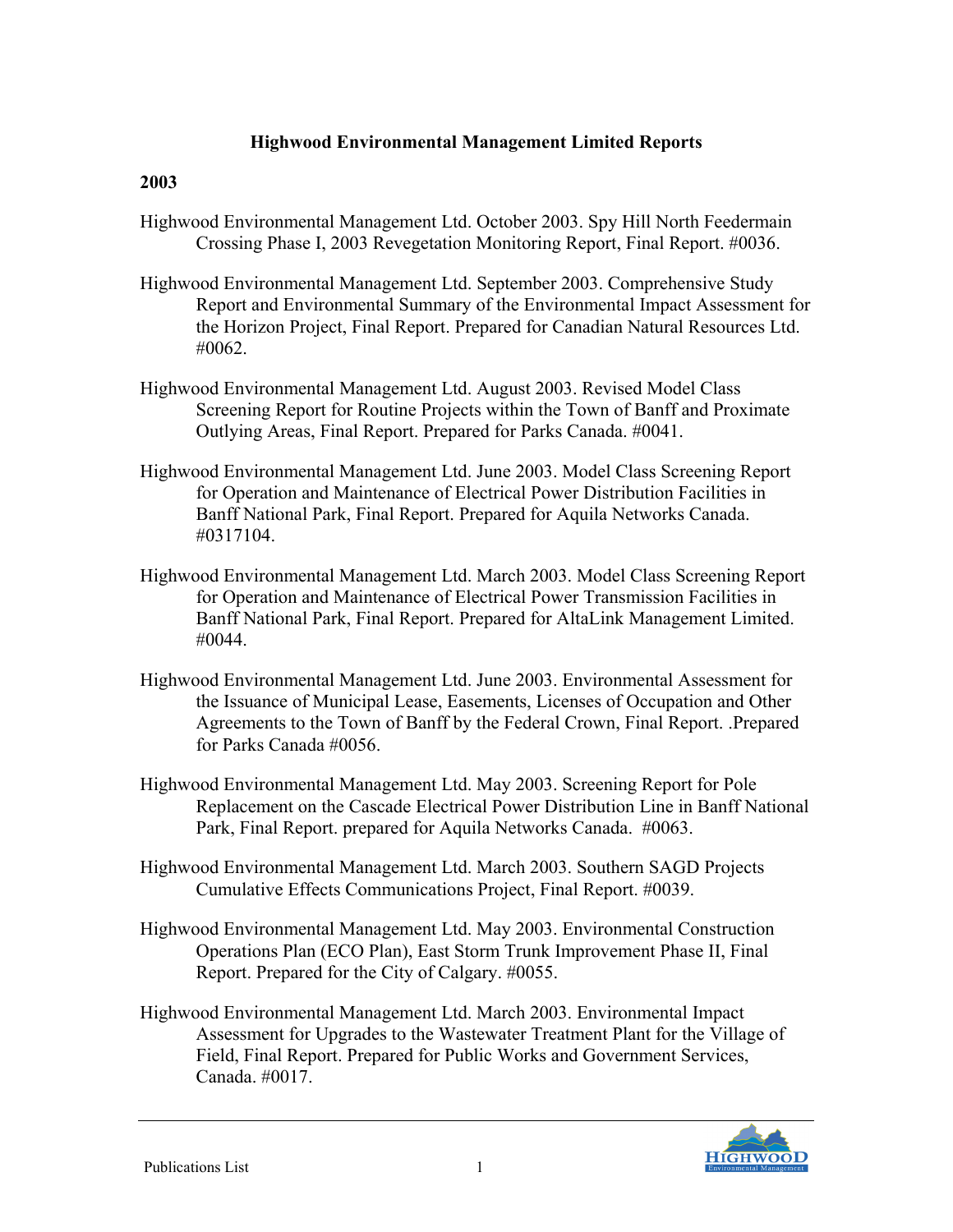- Highwood Environmental Management Ltd. August 2003. Species at Risk Review for Aquila's Operations in Southeast Alberta and British Columbia. Prepared for Aquila Networks Canada. #03171.04
- Highwood Environmental Management Ltd. and Lim Associates Inc. 2003. Spy Hill North Feedermain Phase 1 Environmental Restoration Plan. Prepared for the City of Calgary Waterworks. #0036.
- Highwood Environmental Management Ltd. and Associated Engineering Alberta Ltd. 2003. City of Calgary Valley Ridge Feeder Main Bow River Crossing Assessment, and Appendices of Environmental Evaluation of Construction Options, Valley Ridge Feeder Main Phase I Project. Prepared for the City of Calgary Waterworks. #0006.
- Highwood Environmental Management Ltd. May 2003. Environmental Construction Operations Plan (ECO Plan) for Underground Stormwater Storage Duct ICAP Project - East Calgary. Prepared for Whissell Contracting Calgary Ltd. and The City of Calgary Wastewater. #0055.
- Highwood Environmental Management Ltd. June 2003. Environmental Construction Operations Plan (ECO Plan) Template, Infrastructure Canada-Alberta Program (ICAP) Stormwater Projects. Prepared for The City of Calgary Wastewater Business Unit. #0055.
- Highwood Environmental Management Ltd. June 2003. Environmental Construction Operations Plan (ECO Plan), West Calgary Storm Sewer Relief Project. Prepared for Whissell Contracting Calgary Ltd. and the City of Calgary Wastewater. #0055.
- Highwood Environmental Management Ltd in association with AMEC Earth and Environmental and Clark EcoDynamics . November 2003. A Literature Review and Intensity Analysis of Resource Use in the Regional Municipality of Wood Buffalo. Draft Report. Prepared for the Sustainable Ecosystems Working Group of the Cumulative Environmental Management Association. # 0045
- Highwood Environmental Management Ltd. November 2003. Environmental Overview for Vegetation and Wildlife Resources Along Highway 2A (Red Deer to Blackfalds, AB). Prepared for Clifton Associates Ltd. #0067.

## **2002**

Highwood Environmental Management Ltd. March 2002. Baseline Monitoring Report for Air Quality in the Town of Banff 2002, An Ecological Indicator for the Town of Banff's Environmental Management Project, Summer 2000, Report 1 of 6. #0012.

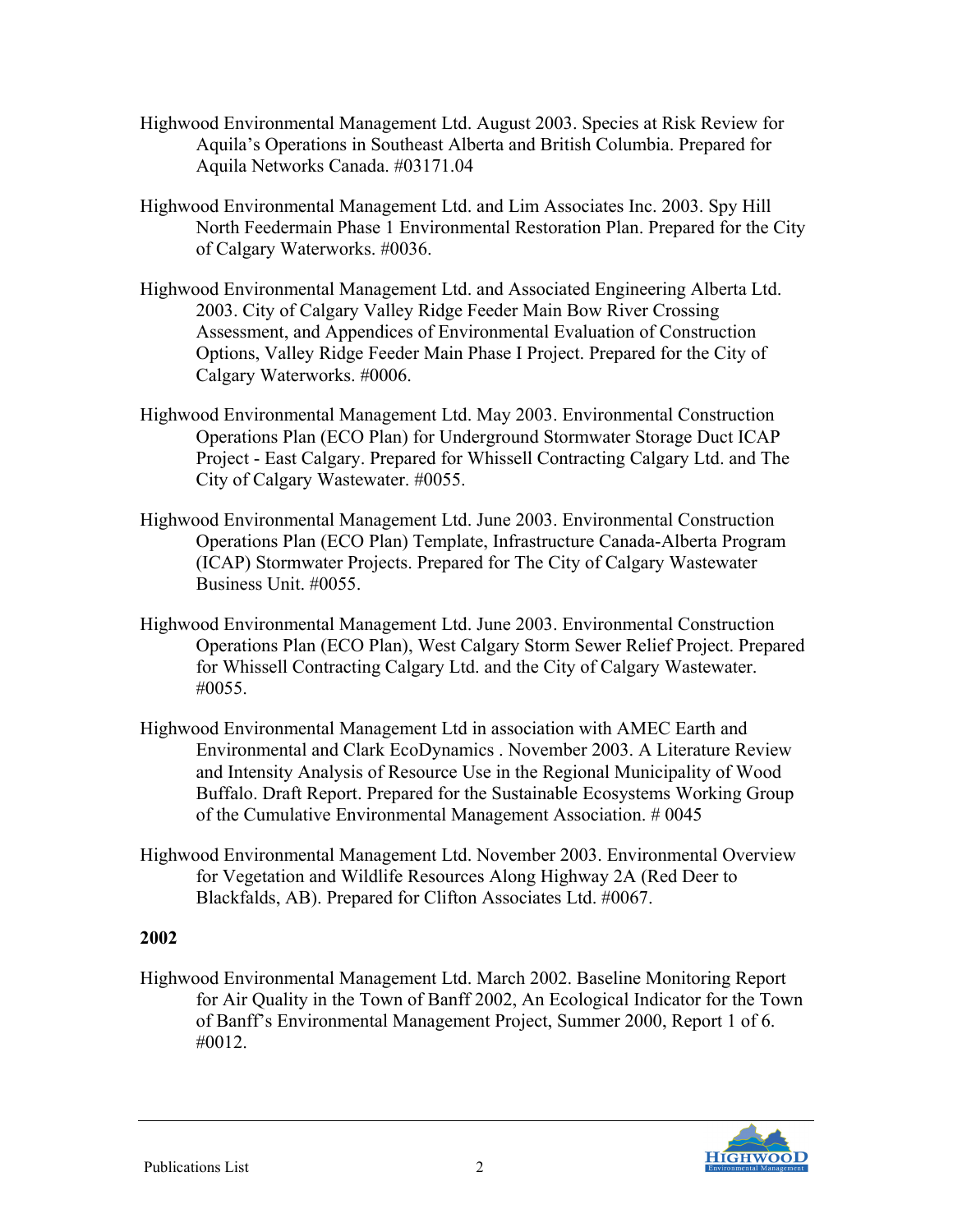- Highwood Environmental Management Ltd. August 2002. Baseline Monitoring Report for Air Quality in the Town of Banff 2002, An Ecological Indicator for the Town of Banff's Environmental Management Project, Summer 2000 and Winter 2001. Report 1a of 6. Prepared for the Town of Banff. # 0012.
- Highwood Environmental Management Ltd. March 2002. Baseline Monitoring Report for the Aquatic Resources of Whisky Creek 2002, An Ecological Indicator for the Town of Banff's Environmental Management Project. Report 4 of 6. Prepared for the Town of Banff. # 0012.
- Highwood Environmental Management Ltd. April 2002. Baseline Monitoring Report on Native Vegetation Communities in the Town of Banff 2002, An Ecological Indicator for the Town of Banff's Environmental Management Project. Report 2 of 6. Prepared for the Town of Banff. # 0012.
- Highwood Environmental Management Ltd. April 2002. Baseline Monitoring Report for Trails in the Town of Banff 2002, An Ecological Indicator for the Town of Banff's Environmental Management Project. Report 3 of 6. Prepared for the Town of Banff.  $\#$  0012.
- Highwood Environmental Management Ltd. March 2002. Baseline Monitoring Report for Water Quality of the Bow River 2002, An Ecological Indicator for the Town of Banff's Environmental Management Project. Report 5 of 6. Prepared for the Town of Banff. # 0012.
- Highwood Environmental Management Ltd. March 2002. Baseline Monitoring Report for Effluent Quality of the Wastewater Treatment Plant 2002, An Ecological Indicator for the Town of Banff's Environmental Management Project Report 6 of 6. Prepared for the Town of Banff. # 0012.
- Highwood Environmental Management Ltd. June 2002. Traditional Ecological Knowledge and Family History for RFMA 2137. Final Report. Prepared for TrueNorth Energy. #0031.
- Highwood Environmental Management Ltd. May 2002. Town of Banff. State of Our Environment Report. Final Report. Prepared for the Town of Banff #0012
- Highwood Environmental Management Ltd. March 2002. Comprehensive Study Report for the Decommissioning of the Airstrip in Jasper National Park, Final Draft. Prepared for Parks Canada. #0011.
- Highwood Environmental Management Ltd. March 2002. Comprehensive Study Report for the Decommissioning of the Airstrip in Banff National Park, Final Draft. Prepared for Parks Canada. #0011.

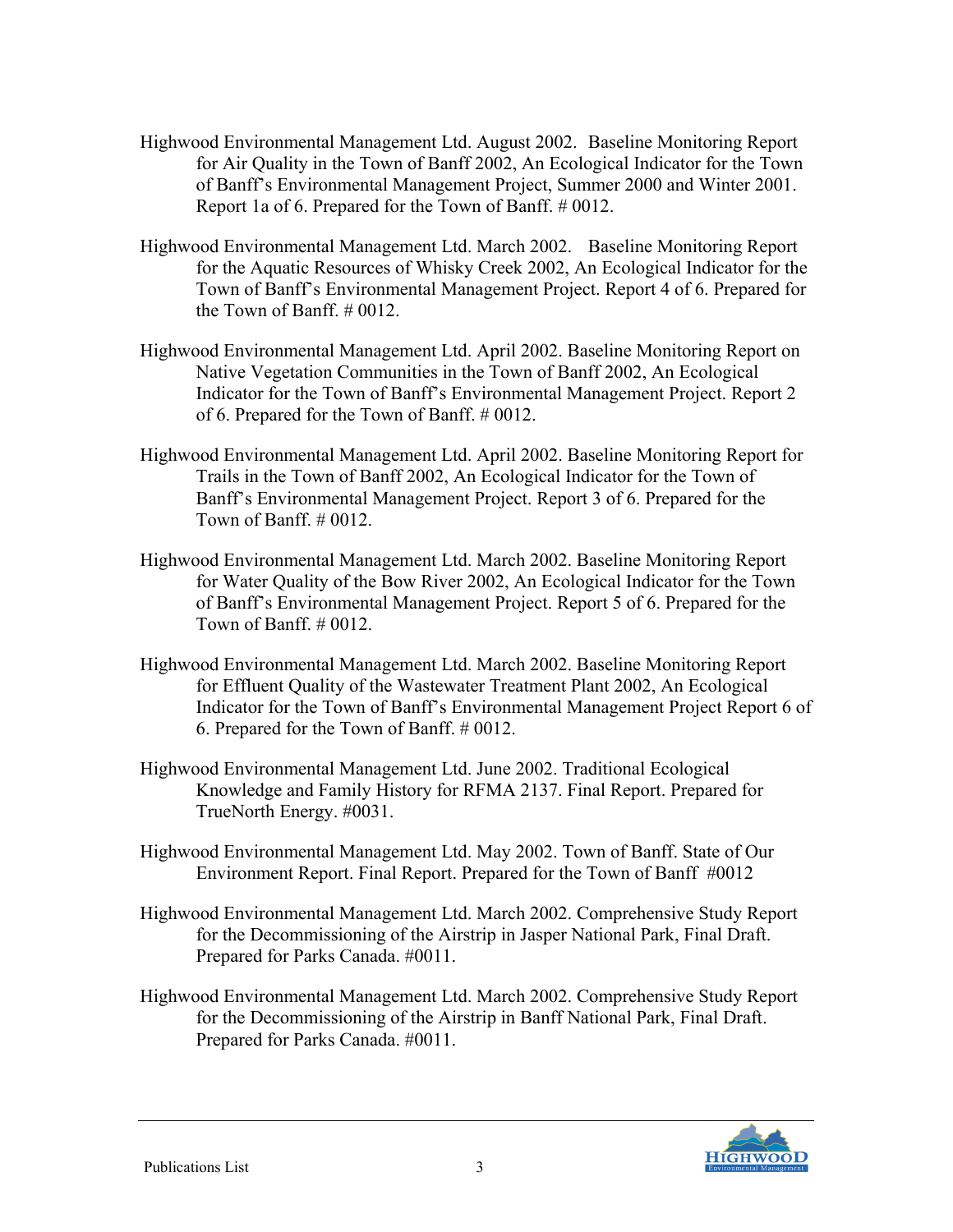- Highwood Environmental Management Ltd. October 2002. Town of Banff Monitoring Program Annual Weed Survey. September 2002. Interim Report. Prepared for the Town of Banff. #0012.
- Highwood Environmental Management Ltd. September 2002. Environmental Construction Operations Plan (ECO Plan) for the Spy Hill Feedermain – Phase I, Final Report. Prepared for the City of Calgary. #0036
- Highwood Environmental Management Ltd. June 2002. EIA for Modifications to the Five Mile Creek Channel and Alluvial Fan. Final Report. Prepared for Public Works and Government Services Canada. #0040.
- Highwood Environmental Management Ltd. 2002. McClelland Lake Water Communications Materials, Final Report. Prepared for True North Energy. #0031.
- Highwood Environmental Management Ltd. July 2002. Spy Hill North Feedermain Crossing Phase I of West Nose Creek in Calgary, Alberta, Rare Plant and Migratory Bird Survey, Final Report. Prepared for the City of Calgary. #0036.
- Highwood Environmental Management Ltd. July 2002. G8 Legacy Environmental Education Survey, Final Report. Prepared for Department of Foreign Affairs and International Trade (G8 Summit Management Office). #0043.
- Highwood Environmental Management Ltd. March 2002. Analysis of Legislated Implications of the Proposed Species at Risk Act for AltLink Management Ltd., Final Report. #0033.
- Highwood Environmental Management Ltd. October 2002. Species at Risk Review in Relation to the Construction of Two Proposed Transmission Lines in Alberta. Prepared for AltaLink Management Limited. #0051.
- Highwood Environmental Management Ltd. and URS Engineering. March 2002. Information Basis for Strategic Planning of the WBEA Air Monitoring Network: Questionnaire Results, Final Report. Prepared for the Wood Buffalo Environmental Association #0011.
- Highwood Environmental Management Ltd. and ARC Inc. December 2002. Application for Conservation and Reclamation Approval for the Fontas Gas Gathering System: Alberta Environment C&R Application No. 001-191453. Prepared for Apache Canada Ltd. #0053
- Highwood Environmental Management Ltd. and ARC Inc. December 2002. Application for Conservation and Reclamation Approval for the Hawk Hills Gas Gathering System: Alberta Environment C&R Application No. 001-191452. Prepared for Apache Canada Ltd. #0053